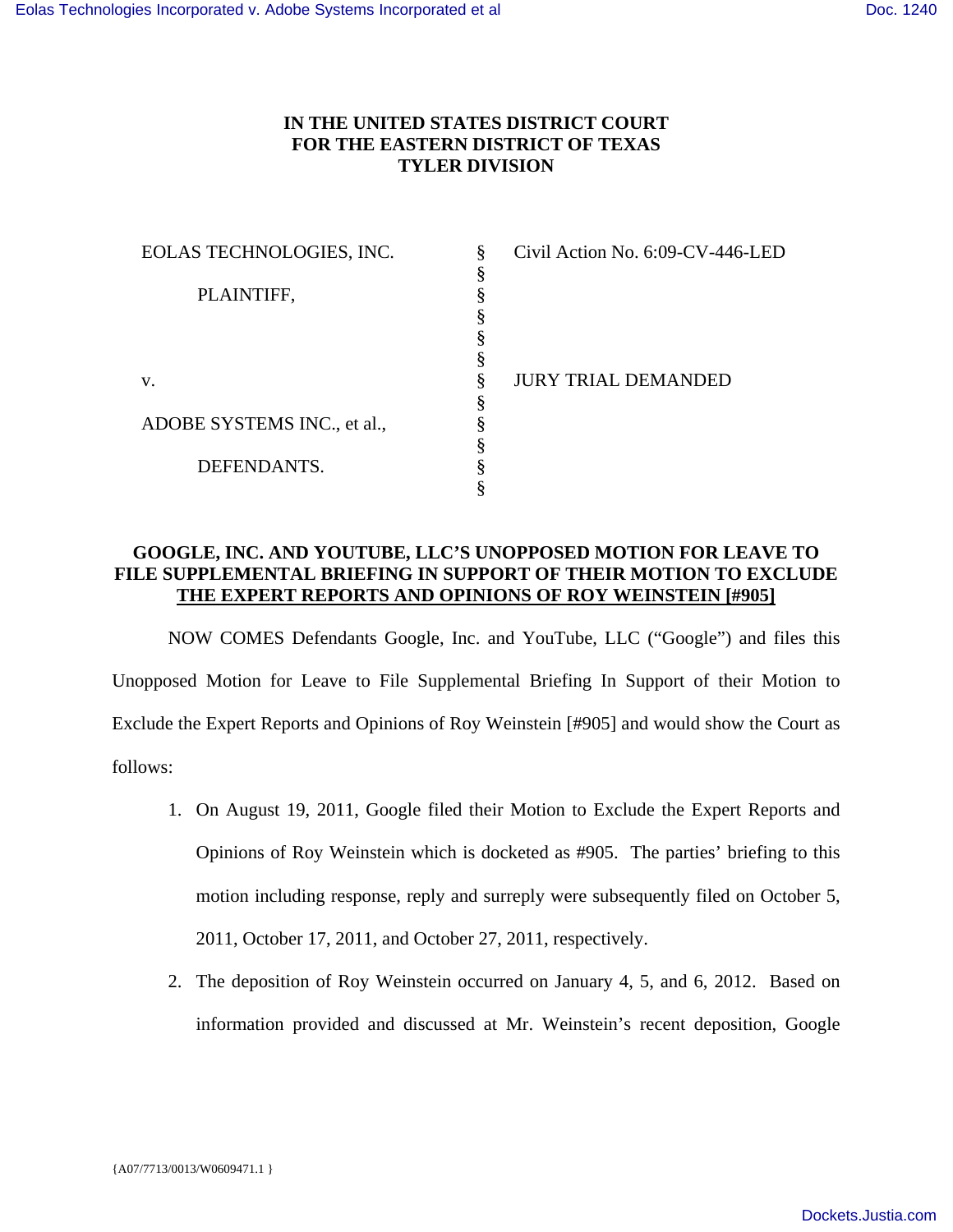respectfully requests leave to supplement its briefing regarding its Motion to Exclude the Expert Reports and Opinions of Roy Weinstein [#905].

- 3. Google respectfully requests that they be allowed to file their supplemental briefing by midnight on Saturday, January 14, 2012. Google also requests that Plaintiff be allowed to file a supplemental response by midnight on Saturday, January 21, 2012. Both Google's supplemental brief and Plaintiff's response would be limited to 10 pages.
- 4. Plaintiff is unopposed to the relief sought in this motion.

Dated: January 14, 2012 Respectfully submitted,

By: */s/ Michael E. Jones* 

Douglas E. Lumish dlumish@kasowitz.com Jeffrey G. Homrig jhomrig@kasowitz.com Jonathan K. Waldrop (pro hac vice) jwaldrop@kasowitz.com Joseph H. Lee (pro hac vice) jlee@kasowitz.com Parker C. Ankrum (pro hac vice) pankrum@kasowitz.com KASOWITZ BENSON TORRES & FRIEDMAN LLP 333 Twin Dophin Dr., Suite 200 Redwood Shores, CA 94065 Telephone: (650) 453-5170 Facsimile: (650) 453-5171